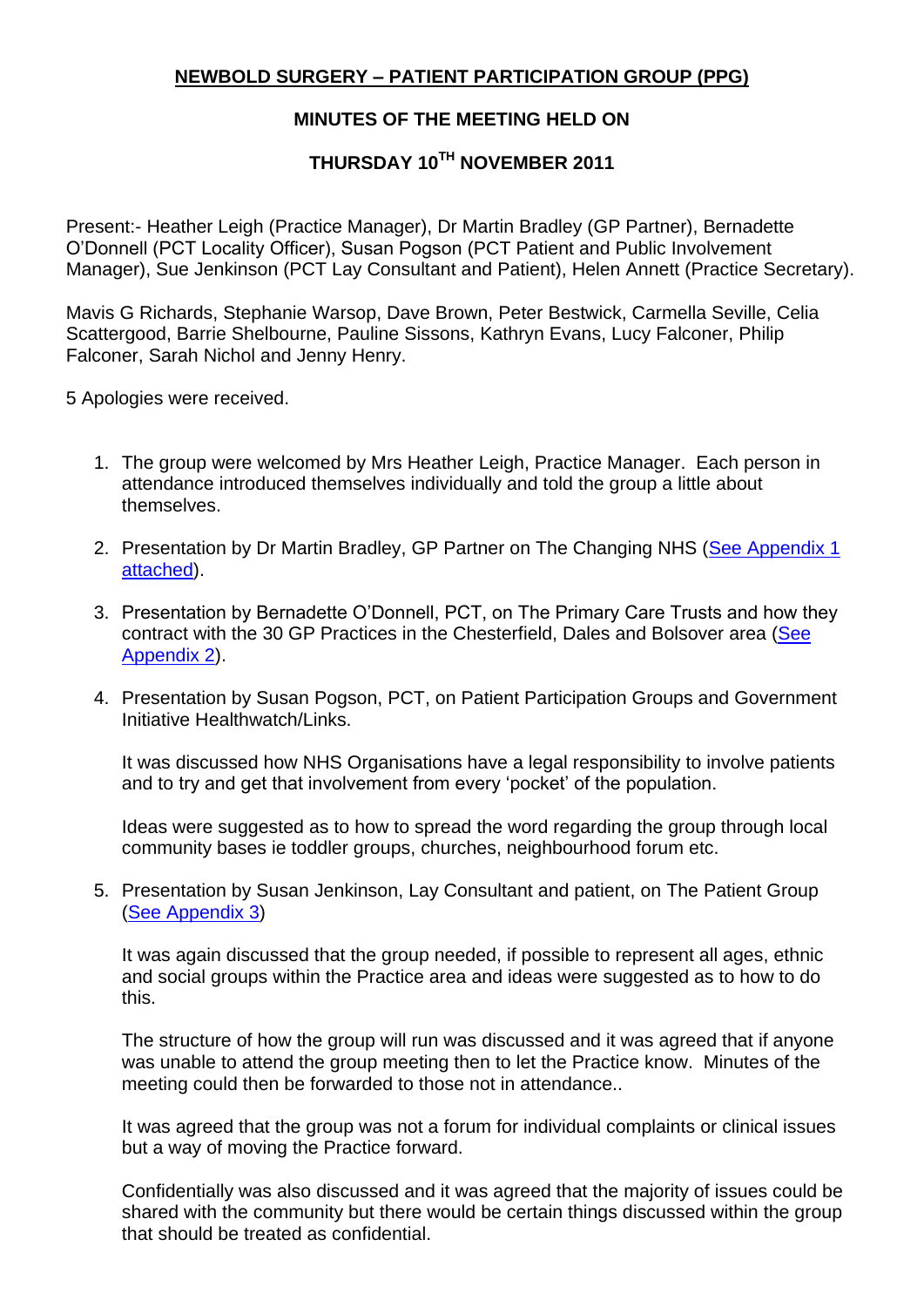It was suggested that meeting with other PPGs may prove to be useful and was something to think about for the future.

Further useful information for those with access to the Internet could be found on the following websites:-

The Royal College of General Practitioners - rcgp.org.uk – "It's your Practice".

NHS Confederation Website – nhsconfed.org

National Association for Patient Participation - napp.org.uk

## 6. Planning Ahead was discussed –

The group was ask for expressions of interest to fill the posts of Chair, Secretary and Treasurer in time for the next meeting with a rotation of responsibility.

The time of the meeting and how often the meeting should be held was discussed. It was suggested that it would be a good idea that the time of the meeting should perhaps vary as this would attract different types of people. Mrs Leigh suggested that if a meeting was to be held during the day a room was available upstairs in the surgery.

Members of the group were asked to offer any of their own personal expertise which may benefit the group (eg IT expertise).

It was suggested that a Practice/Patient Survey would be a good idea of getting a good insight into the pros and cons of the surgery and the members of the group were invited to spend a day 'behind the scenes' at the surgery to see how the surgery runs day to day.

Group Work –

The group were asked for their opinions which were to be kept confidential as to "What the surgery does well?" and "What can the Surgery do better". The results were to be grouped together and any recurring themes would be used to initiate a patient survey.

Results as follows:-

"What the surgery does well?"

- Friendly & Professional Manner Reception Staff
- Reception Staff always pleasant
- First class service from reception staff in helping get appointment
- \*Greet Patient at reception in a friendly manner
- Very helpful reception staff, always helpful on the phone
- Staff competent and knowledgeable
- I believe this is a good Practice and have great respect for the administrative staff.
- Doctors always listen
- Appointment system works well in my opinion
- Both early and late appointments suitable for workers
- INR Service Good
- Flu jabs all clinics speedy and efficient
- Don't hesitate to refer patients on (eg to hospital when advisable)
- Offer additional services here to save patients going elsewhere
- Newsletter very good way of communication
- Premises kept well
- Can"t find any fault with the Practice.